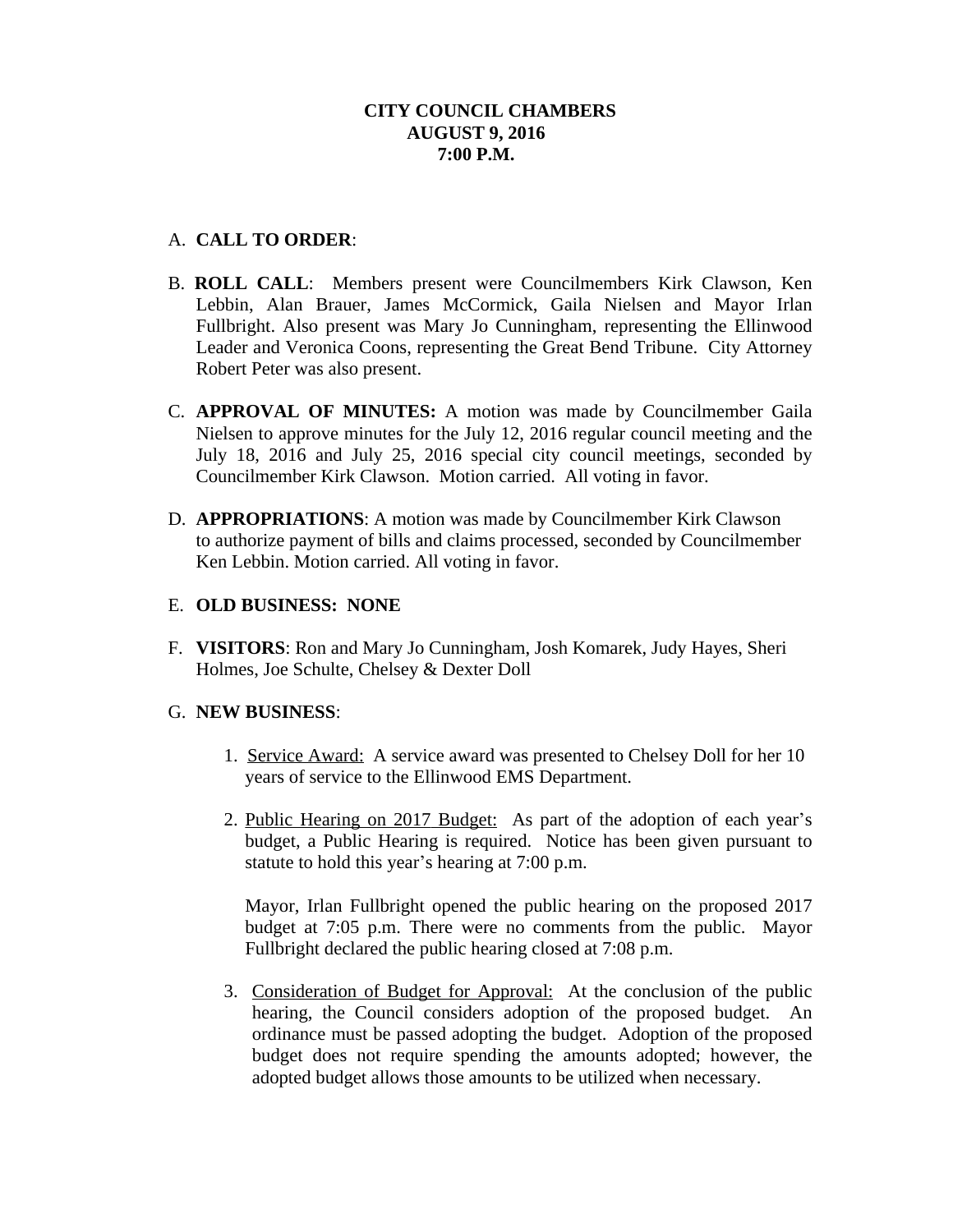A motion was made by Councilmember Ken Lebbin to adopt the 2017 proposed budget and adopt Ordinance 2016-3, an ordinance approving, adopting and appropriating, by fund the budget of the City of Ellinwood, Kansas for the year beginning January 1, 2017, seconded by Councilmember Kirk Clawson. Motion carried. All voting in favor.

- 4. Library Update: Sheri Holmes, Library Director with the Ellinwood School/Community Library was present to give an informational presentation about library funding and new and available services at the Library.
- 5. Pitney Bowes Lease Agreement: The city's lease on the postage machine is due to expire. Presented to council for review was a proposed lease for a period of 60 months at a cost of \$1188 per year, which remains unchanged from the previous lease.

A motion was made by Councilmember Gaila Nielsen to approve the Pitney Bowes lease of a postage machine for a period of 60 months at \$1188 per year, seconded by Councilmember James McCormick. Motion carried. All voting in favor.

6. Ambulance Lease Purchase Agreement: Presented to council was a resolution and letter agreement with Community Bank of the Midwest for a lease purchase agreement for the 2016 Horton ambulance. The lease amount is \$40,000 for a period of four years with an interest rate of 2.995% and an estimated monthly payment of \$890.

A motion was made by Councilmember Kirk Clawson to accept the lease purchase agreement with Community Bank of the Midwest, and approve Resolution 080916, seconded by Councilmember Alan Brauer. Motion carried. All voting in favor.

 7. Amendment to KDOT Utility Agreement: Presented to council was an amendment to Utility Agreement No. 006162007, regarding relocation of sewer and water lines. The bid work to be performed has changed to include only preliminary and construction engineering, and to prepurchase lift station equipment. The remainder of the original agreement will be handled as part of the construction of Project 56-5 KA 2051-02. The estimated total amount is being changed from \$2,507,449 to \$658,200.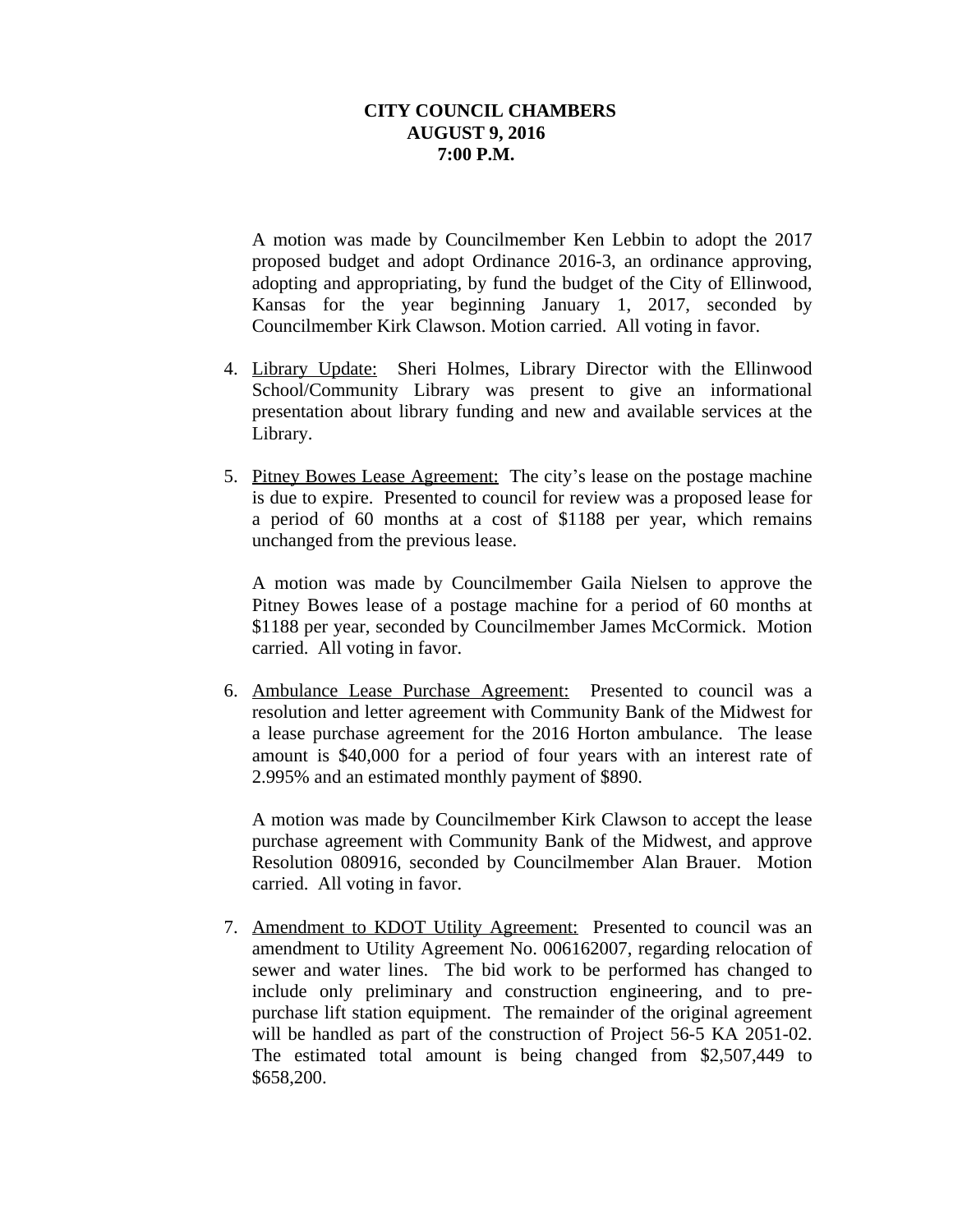A motion was made by Councilmember Gaila Nielsen to approve the amendment to Utility Agreement No. 006162007, seconded by Councilmember Ken Lebbin. Motion carried. All voting in favor.

8. Delinquent Accounts Review – Executive Session: The auditors recommend the City annually review delinquent accounts and write off those accounts which are becoming aged. A review and write-off of older accounts provides the City with a more accurate amount of collectible accounts receivable at year end. Although the accounts are written off, the City will continue with collection efforts including referral of the accounts to the State of Kansas Setoff Program to offset against tax refunds or funds. The city's percentage of bad debts is very low.

An executive session is requested to review the list of delinquent accounts. A motion was made by Councilmember Ken Lebbin to adjourn into executive session for ten (10) minutes for review of delinquent accounts, with Robert Peter, city attorney, Chris Komarek, interim city administrator and Kim Schartz, city clerk present and that the council meeting will reconvene in the council chambers. Councilmember Alan Brauer seconded the motion. Motion carried. All voting in favor. The governing body recessed into executive session at 7:40 p.m.

Meeting reconvened into regular session at 7:50 p.m. No action taken.

After some discussion, a motion was made by Councilmember Alan Brauer to approve the list of delinquent accounts as presented for write off, seconded by Councilmember Gaila Nielsen. Motion carried. All voting in favor.

9. Executive Session for the Acquisition of Property: An executive session is requested for discussion of acquisition of property. A motion was made by Councilmember Gaila Nielsen to adjourn into executive session for (20) twenty minutes for discussion of acquisition of property with Robert Peter, city attorney, Chris Komarek, interim city administrator and Kim Schartz, city clerk present and that the council meeting will reconvene in the council chambers, seconded by Councilmember James McCormick. Motion carried. All voting in favor. The governing body recessed into executive session at 7:53 p.m.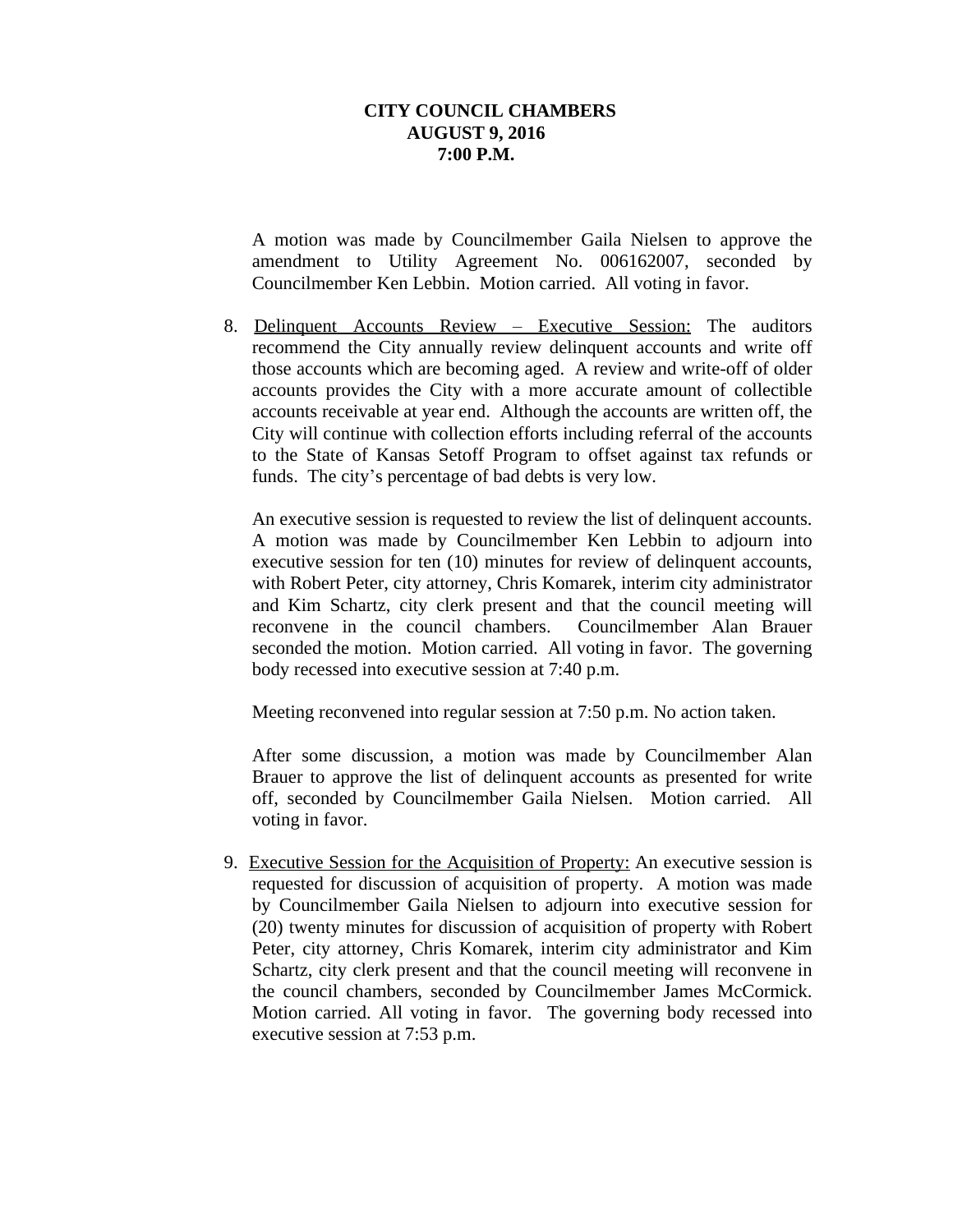Meeting reconvened at 8:13 p.m. No action taken. A motion was made by Councilmember Ken Lebbin to adjourn into executive session for an additional 20 (twenty) minutes for discussion of acquisition of property with Robert Peter, city attorney, Chris Komarek, interim city administrator and Kim Schartz, city clerk present and that the council meeting will reconvene in the council chambers, seconded by Councilmember Kirk Clawson. Motion carried. All voting in favor. The governing body recessed into executive session at 8:13 p.m.

Meeting reconvened into regular session at 8:33 pm. No action taken.

There was a brief discussion regarding utility easement with Great Bend Coop.

- H. **REPORTS**: (These reports were given prior to executive sessions)
	- 1. Municipal Court Report: Presented to Council was the Municipal Court Report for July, 2016.
	- 2. Utilities Production Report: Presented to Council was the Utilities Production Report.
	- 3. Staff Reports:
		- a) Staff gave an update on the KDOT project. Project contractors and KDOT representatives will be in town Wednesday morning for a pre-construction conference. City staff will also be present at the meeting. Plans are to begin work on the detention pond and water main east of Annie Mae's.
		- b) Staff reported work has begun on the splash pad. The last day for the swimming pool will be Saturday August 20<sup>th</sup>.
		- c) Staff reported weed notices continue to be mailed out. The city has mowed more lawns this year as compared to previous years.
		- d) Staff reported the EMS department received a perfect inspection from the Board of EMS. Staff also reported an EMT class will be starting August 22nd . The proposed delivery date for the new ambulance is sometime before the end of September.